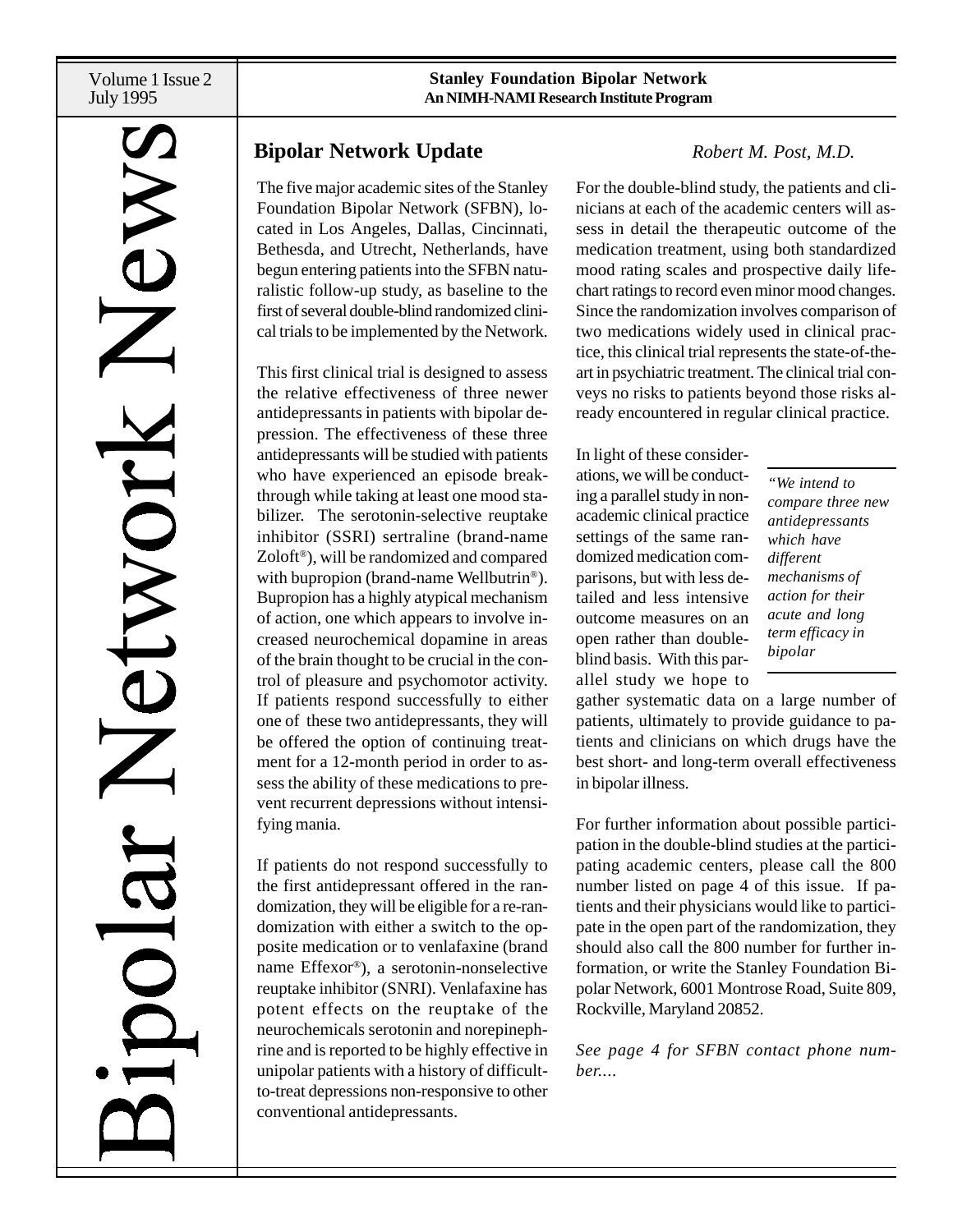### **The Life Chart as a Guide to Therapeutics:** *Gabriele S. Leverich, M.S.W.* **Differential Response Among Mood Stabilizing Anticonvulsants**

 The NIMH Life Chart Method (The LCM) has been adopted by the Stanley Foundation Bipolar Network as an effective way of monitoring the long-term course of bipolar illness by tracking depressive and manic episode severity and frequency, including hospitalizations, by charting medications on a daily basis, and by recording important life events. These daily life chart entries build an ongoing and permanent graphic representation of each patient's course of illness and provide crucial clinical information needed when making the next treatment decision. Additionally, charting one's own course of illness, much as one would monitor and chart glucose levels in diabetes, promotes active and knowledgeable participation in the control and regulation of one's own illness.

Much can be learned not only from charting current mood, life events, and treatment response but also from constructing a life chart of the past, or retrospective, course of illness. The number of previous episodes, changes in the cycling pattern, prior responses to medications as well as partial response or loss of response to a medication are all important factors in the choice of the next treatment step. Regular review of one's own life chart with the treating physician can be a valuable addition to clinical visits and make a significant impact on the acute and long-term management of the illness.

As part of our ongoing life chart discussions in the BNN, we would like to present a case history that demonstrates important clinical aspects in the psychopharmacology of bipolar illness and illustrates the utility of a systematic approach to treatment decisions based on life chart review.

The patient whose life chart is included came to the NIMH in 1985 after a lengthy prior course of illness with an onset of milder episodes of hypomania and depression in her late teens and early twenties. After an increase in episode severity, requiring ECT, antidepressant medications, and short periods of a neuroleptic for a hospitalized mania in 1981, **lithium** was ultimately started early in 1982 as indicated on the life chart on page 3.

Despite therapeutic levels of lithium the patient continued to cycle within the mild to moderate range of depressive and hypomanic episodes thus falling into the group of 40-50% of patients who are not good lithium responders. There is increasing recognition [\(Vestergaard, 1992;](http://www.ncbi.nlm.nih.gov:80/entrez/query.fcgi?cmd=Retrieve&db=PubMed&list_uids=1476592&dopt=Abstract) [Gelenberg,](http://www.ncbi.nlm.nih.gov:80/entrez/query.fcgi?cmd=Retrieve&db=PubMed&list_uids=2811970&dopt=Abstract) [1989\)](http://www.ncbi.nlm.nih.gov:80/entrez/query.fcgi?cmd=Retrieve&db=PubMed&list_uids=2811970&dopt=Abstract) that only 40-60% of patients respond ad-

equately to lithium rather than the earlier assumed 80% of patients. A subgroup of non-responders include patients who experience dysphoric, or "unhappy" mania, and/or rapid cycling.

Increasingly severe manic and depressive *Regular review of one's life chart with the treating physician can be a valuable addition to clinical visits and make a significant impact on the acute and long-term management of the illness.*

episodes and hospitalizations despite continued lithium treatment brought the patient to NIMH in 1985. A brief trial with the anticonvulsant carbamazepine **(Tegretol®)**, initiated during a hospitalization just prior to NIMH, was resumed at NIMH, first alone and then in combination with lithium. The **lithium/carbamazepine** combination prevented further manic episodes for this patient but the recurrent severe depressions required additional treatment with phenelzine (Nardil®) and other augmenting drugs. Despite concurrent treatment with two mood stabilizers in the springtime of 1986 severe manias and dysfunctional depressions broke through requiring further hospitalizations and adjunctive medications.

When another anticonvulsant, namely valproate or divalproex-sodium **(Depakote)**, *Continued on page 3...*

**Managing Editor: Robin M. Sadja**

**Contributors: Robert M. Post Gabriele S. Leverich**

**For communication or to be placed on the mailing list, please write or fax to:**

**Bipolar Network News c/o Stanley Foundation Bipolar Network 6001 Montrose Rd #809 Rockville MD 20852**

**Phone: 1-800-518-SFBN (7326)**

**Fax: (301) 881-4192**

**Internet address: stanley@sparky. nimh.nih.gov**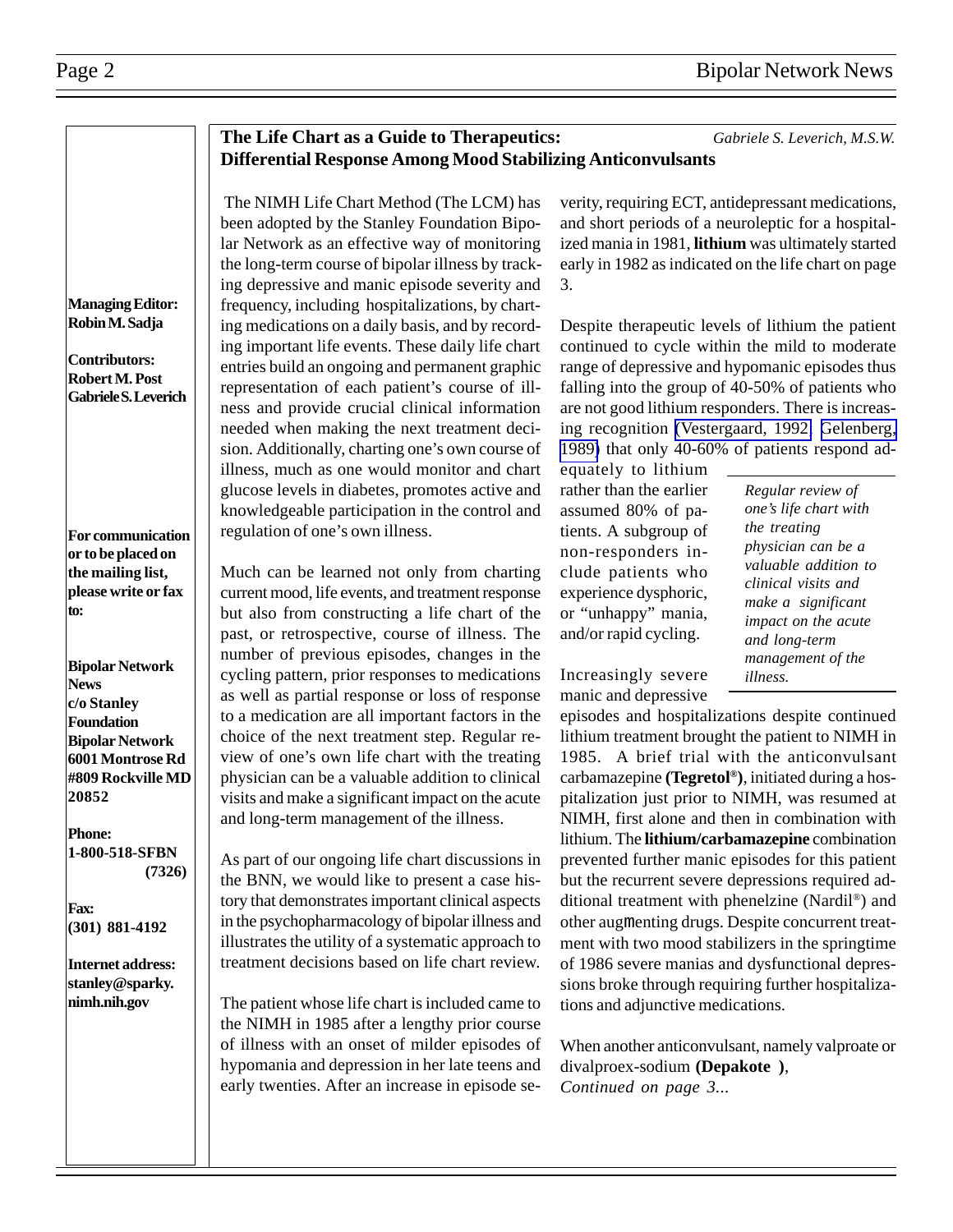

After an extremely difficult course of illness with inadequate response to lithium alone and in combination with carbamazepine and a variety of antidepressant adjuncts, the patient showed a dramatic and sustained response to valproate.

### *Continued from page 2...*

was instituted in the fall of 1987, the patient responded not only acutely with a complete remission of her manias and depressions, but has continued to remain essentially well for the last seven years.

The emergence in the last two decades of a series of anticonvulsant compounds such as carbamazepine and valproate for the treatment of bipolar disorder has brought new hope for the lithium non-responsive or lithium refractory patient. The efficacy of carbamazepine and valproate as mood stabilizers has been demonstrated in research studies and clinical practice settings and will be further investigated in the Stanley Foundation Bipolar Network together with other newer anticonvulsants thought to be potentially useful in bipolar disorder. Both carbamazepine and valproate have shown to be effective agents for the treatment of bipolar disorder, and as illustrated in the life chart, **non-response to one anticonvulsant does not predict non-response to the other** thus offering multiple treatment options to the patient struggling with an unstable mood disorder.

The patient whose life chart has been presented in this article has resumed a full and productive life. She gave us permission to use her life chart and case history as a message of encouragement and hope: even when there is non-response or refractoriness to some of the available mood stabilizing medications for many years, a series of alternative compounds are now available. Life-charting of the past and present course of bipolar illness will significantly assist in making informed treatment decisions.

*...non-response to one anticonvulsant does not predict non-response to the other thus offering multiple treatment options to the patient struggling with an unstable mood disorder.*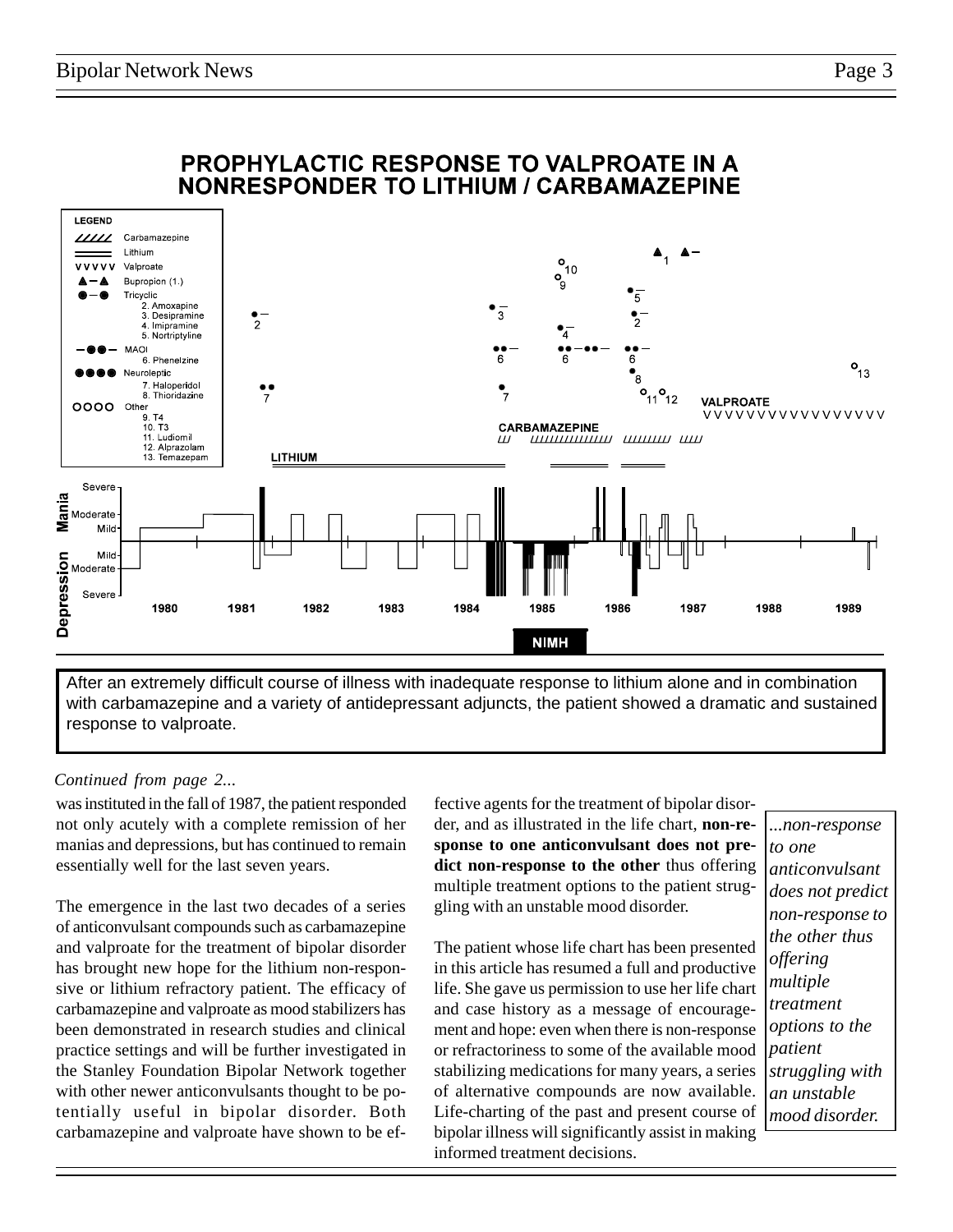Are you connected to the Internet?

See this issue of the Consumer Corner for the Stanley Foundation HomePage address!

## **AROUND THE NETWORK**

The coordinating director of the SFBN is Keith G. Kramlinger, M.D., of the Mayo Clinic. Dr. Kramlinger was trained at the Mayo Medical School and was a psychiatric resident at the Mayo Graduate School of Medicine, both located in Rochester, MN. He completed a two-year fellowship at the NIMH, during which time he documented the clinical efficacy, chemical effects, side-effects, and interactions of the anticonvulsant carbamazepine and the mood stabilizer lithium and their combined therapeutic use. Dr. Kramlinger found that many patients who inadequately responded to carbamazepine therapy alone, on a double-blind basis, responded well to the addition of lithium, with minimal additional side effects. Although this combination caused thyroid suppression, it did not interfere with the degree of symptom response. Moreover, lithium stimulated bone marrow growth factors necessary for the development and proliferation of white blood cells (termed the "colony stimulating factor") and this lithium effect was able to overcome carbamazepine's mild white blood cell suppression. Dr. Kramlinger also reported the first well-documented observations of patients with otherwise classical bipolar affective illness who demonstrated mood cycle fluctuations faster than once every 24 hours (termed "ultraultra rapid" or "ultradian" cycling). Previously it had been thought that the fastest a patient with bipolar illness could cycle in mood was 48 hours, i.e., one day of heightened mood and one day of depressed mood. Dr. Kramlinger showed that many patients with ultradian cycling require combination therapy with several mood stabilizers, such as lithium, carbamazepine, or valproate (although we have now observed patients who respond to nimodipine as well. [BNN Vol. 1 Is. 1]).

Dr Kramlinger returned to the Mayo Clinic in 1987. He took a one-year fellowship in the laboratory of the world renowned biochemist Urban Ungerstedt in Stockholm, Sweden, in order to acquire expertise in the use of *in vivo* dialysis.

The Network looks to Dr. Kramlinger to bring his experience and skills to assist in the implementation and coordination of this complex multi-center undertaking in order to rapidly advance the clinical and biological knowledge base for better understanding and treatment of bipolar illness.



Keith G. Kramlinger, M.D. Mayo Clinic, Rochester, MN

For further information about the Stanley Foundation Bipolar Network or if you have specific questions about potential participation call the Stanley Foundation Bipolar Network (SFBN) at:

1-800-518-SFBN(7326)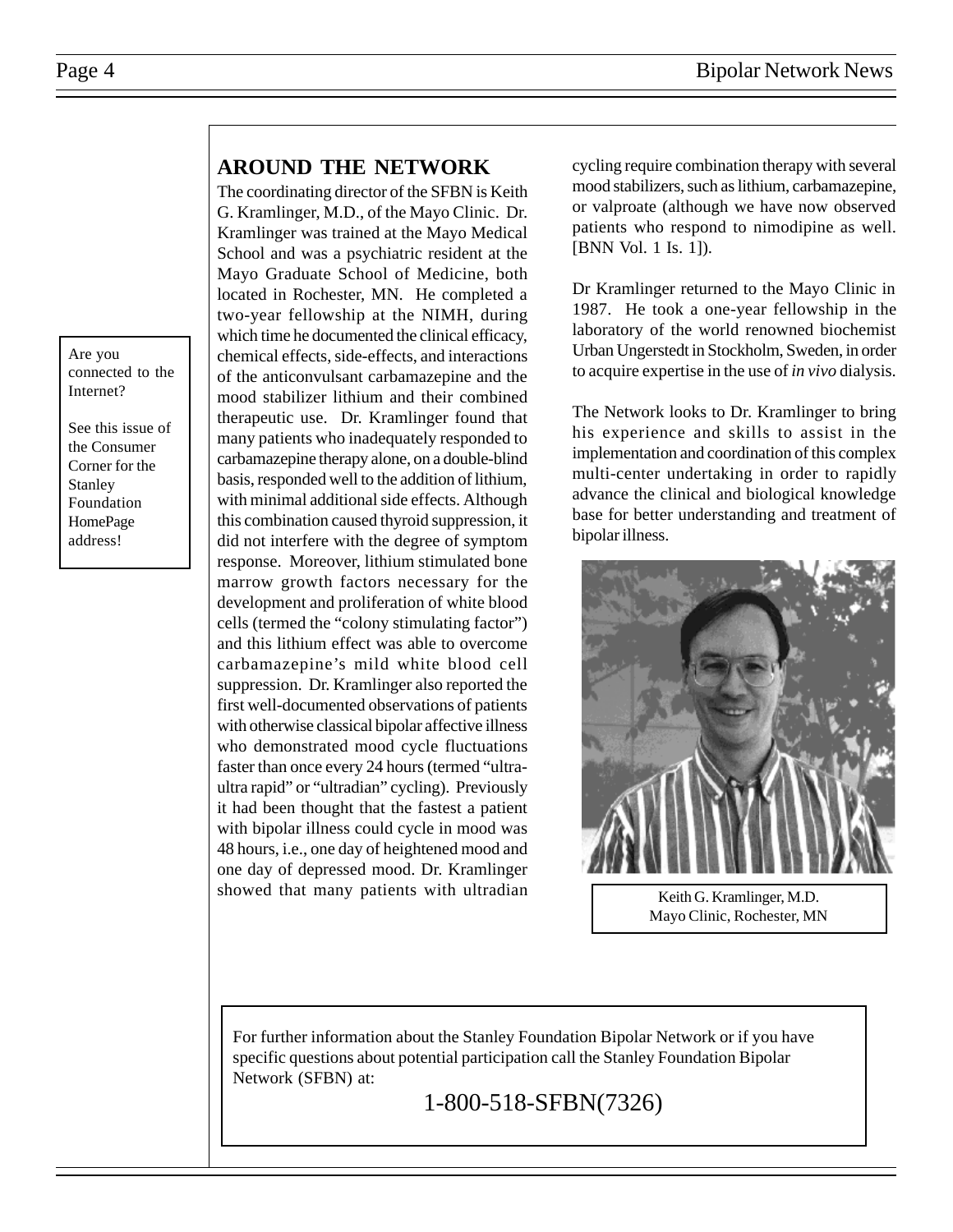### **Breakthroughs in Brain Imaging of the Recurrent Affective Disorders**

Researchers at the NIMH's Biological Psychiatry Branch and elsewhere, have made remarkable strides over the past several years in discerning the neurochemical and neuroanatomical substrates for depression. Dr. Terence A. Ketter has found that bipolar I patients tend to show relative functional hyperactivity in their temporal lobes while unipolar depressed patients tend to show hypofunction in the frontal cortex compared with normal volunteer controls. Bipolar II depressive subjects are more heterogeneous and show degrees of both abnormalities.

These different cerebral topographies imaged with positron emission tomography (PET) scan have been preliminarily linked to clinical response to different drug treatments. Dr. Ketter has found that patients with the pattern of temporal lobe hyperactivity tend to respond to the anticonvulsant carbamazepine, while those with the pattern of frontal hypoactivity tend to respond to the calcium channel blocker nimodipine (See BNN Vol. 1 Is. 1). In each instance patients who respond on the drug have a relative normalization of their glucose utilization (metabolic activity as measured by the PET scan) in the areas that were aberrant. In contrast, non-responders to these agents show lack of improvement or further exacerbation of the initial defect. In the future it is hoped that these data can be strengthened and extrapolated so patients can be rapidly matched to drugs to which they are most likely to respond.

A variety of other studies using diverse methodologies implicate limbic system dysfunction in the affective disorders as well. This system consists of structures in the medial part of the temporal lobes of the brain, long thought to be involved in normal and pathological emotion regulation. *The limbic system includes structures such as the amygdala, hippocampus, septum, and anterior cingulate gyrus with connections to the insula, and orbital frontal cortex.* There is some evidence of hypometabolism and decreased blood flow in these structures at rest, but in depression the main evidence of their hypofunction occurs when these

structures are activated with specific neuropsychological tasks or with a pharmacological probe, such as the local anesthetic procaine (Novocaine®).

Using psychological activation strategies, Dr. Mark S. George has observed that affectively ill patients not only show deficits in recognizing the type of facial emotions displayed in pictures of facial expressions, but also fail to activate the appropriate anterior temporal area normally involved in this function in healthy volunteers. Similarly, when they do a Stroop test (which involves minor degrees of cognitive conflict, e.g., reading the word "blue" when it is printed in red letters) depressed patients also fail to activate the middle part of the cingulate gyrus (George et.al., *Human Brain Mapping*, 1:194-209, 1994).

Dr. George and colleagues also found that depressed patients have difficulty in accessing normal emotions of happiness and sadness when they think about past experiences in their lives and look at emotion-appropriate pictures of faces. When normal volunteers become transiently sad they activate various parts of the limbic system and frontal cortex [\(George et al.,](http://www.ncbi.nlm.nih.gov:80/entrez/query.fcgi?cmd=Retrieve&db=PubMed&list_uids=7864258&dopt=Abstract) *Am J Psych*, [152:341-351, 1995\)](http://www.ncbi.nlm.nih.gov:80/entrez/query.fcgi?cmd=Retrieve&db=PubMed&list_uids=7864258&dopt=Abstract).

Remarkably, healthy women use seven times more of the anterior limbic system and the left anterior part of their brains when they are getting into the mood of a past sad event, compared to a happy one, or compared to men experiencing similar degrees of self-rated sadness or happiness. Affectively ill patients show not only psychological difficulties in accessing these mood states, as might be expected, but also show alterations in limbic activity and frontal blood flow as well.

Finally, Dr. Ketter's work with procaine shows remarkable deficits in the ability of affectively ill patients to activate the limbic system. Procaine, a limbic-selective probe when administered intravenously, increases activity in the amygdala, insula, orbital frontal cortex, and anterior cingulate gyrus. This limbic activation studied in 32 healthy volunteers, has been associated with different patterns of mood response ranging from euphoria *Continued on Page 7...*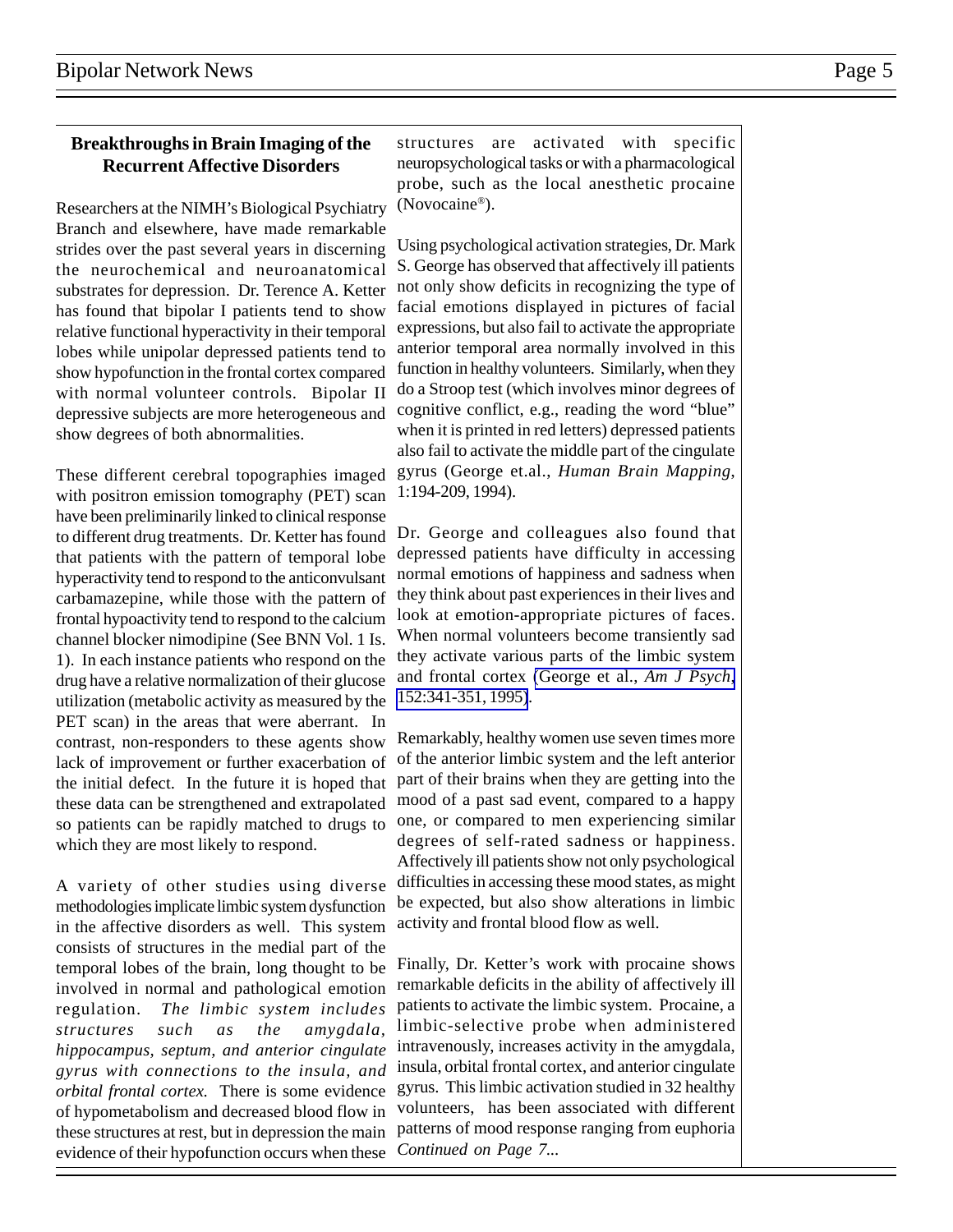### **Schizophrenia-Bipolar Symposium** *Reviewed by Robert M. Post, M.D.*

Research and Future Directions" organized by Dr. E. Fuller Torrey, there was a rich exchange of important new scientific data, insights, and areas of future exploration. The purpose of this symposium was to bring together researchers to explore the commonalties and differences in these two major mental illnesses.

Two polar arguments were presented. Dr. Irvare separate, breed true, and are polygenic (i.e., more than one gene is expressed in the development of these disorders). Dr. Tim J. Crow argued that schizophrenia and bipolar disorder are with no clear "cut points" in the diagnostic boundaries in patients or their offspring. Yet, Dr. Crow feels that a single gene underlies the development of these illnesses (which this observer, at sets of illness in each generation. least, considers an unlikely proposition, ed.)

Other researchers have found that physical and environmental factors may be involved in the development of schizophrenia. Dr. John L. illness, suggestive of developmental abnormalitended to cluster in various parts of Ireland, sugoverly represented in early with physical anomalies while females were preponderant in those with later onsets in adulthood associated with life events; this latter type of illness conveyed a much more positive prognosis.

Dr. E. Fuller Torrey presented new and exciting data on seasonality of birth in patients with schizowinter seasonality for schizophrenia and someaffective illness and bipolar disorder. These data illness-related alterations in gene expression. further fuel the argument of an infectious agent *Continued on Page 7...*

At the 1995 International Schizophrenia Confer-potentially being involved. Using these calculaence Stanley Foundation Satellite Symposium: tions, Dr. Torrey felt that perhaps only 10% of "The Schizophrenia-Bipolar Interface: Current schizophrenia and 30% of bipolar illness was genetic. Dr. Bob Yolken furthered the notion that a viral infection could be associated with these neuropsychiatric disorders. He considered the potential of retroviruses to mimic neurotransmitter function and to induce super antigens. In the DNA from lymphocytes of bipolar monozygotic twins discordant for the illness, he found an E-cadherin gene insert overly represented in the ill twins.

ing Gottesman maintained that the two illnesses This exciting finding possibly suggests that a viral not separate diseases, but are on a continuum repeat sequence into the ill twins, again suggestinfection could be associated with a neuro-developmental abnormality, as cadherin is a gene critical in CNS development. Dr. Yolken also presented evidence of an AA71 virus inserting a triple ing the possibility of a viral etiology of the bipolar syndromes and potential explanation for the phenomenon of genetic anticipation with earlier on-

Waddington presented evidence that there were treating pure bipolar illness to schizo-affective illminor physical abnormalities associated with the ness to schizophrenia. The atypical neuroleptics ties. He also presented evidence that illnesses rapid cycling bipolar patients and are increasingly gesting involvement of environmental factors. tive-symptom schizophrenia. The calcium chan-Dr. Robin M. Murray suggested that males were nel blockers may represent one area of clear-cut neurodevelopmental schizophrenia associated tients showing positive responses in the anxiety phrenia and bipolar disorder, finding a clear-cut can make psychopharmacological response more what overlapping spring seasonality for schizo-nia. Some of these changes may be driven by Dr. Robert Post reviewed treatment commonalties between bipolar illness and schizophrenia with the general view that lithium and the anticonvulsants are sequentially less effective as one moves from play an important role in the treatment-refractory recognized and used for their treatment of negaonset differences in the two syndromes with many paand affective disorders, but exacerbation of schizophrenia as reported by Dr. David Pickar. In both syndromes there is evidence that early intervention and sustained long-term prophylactic treatment may yield a beneficial outcome on not only recurrence, but on the course of illness. There is substantial evidence indicating that repeated relapses difficult in both affective disorders and schizophre-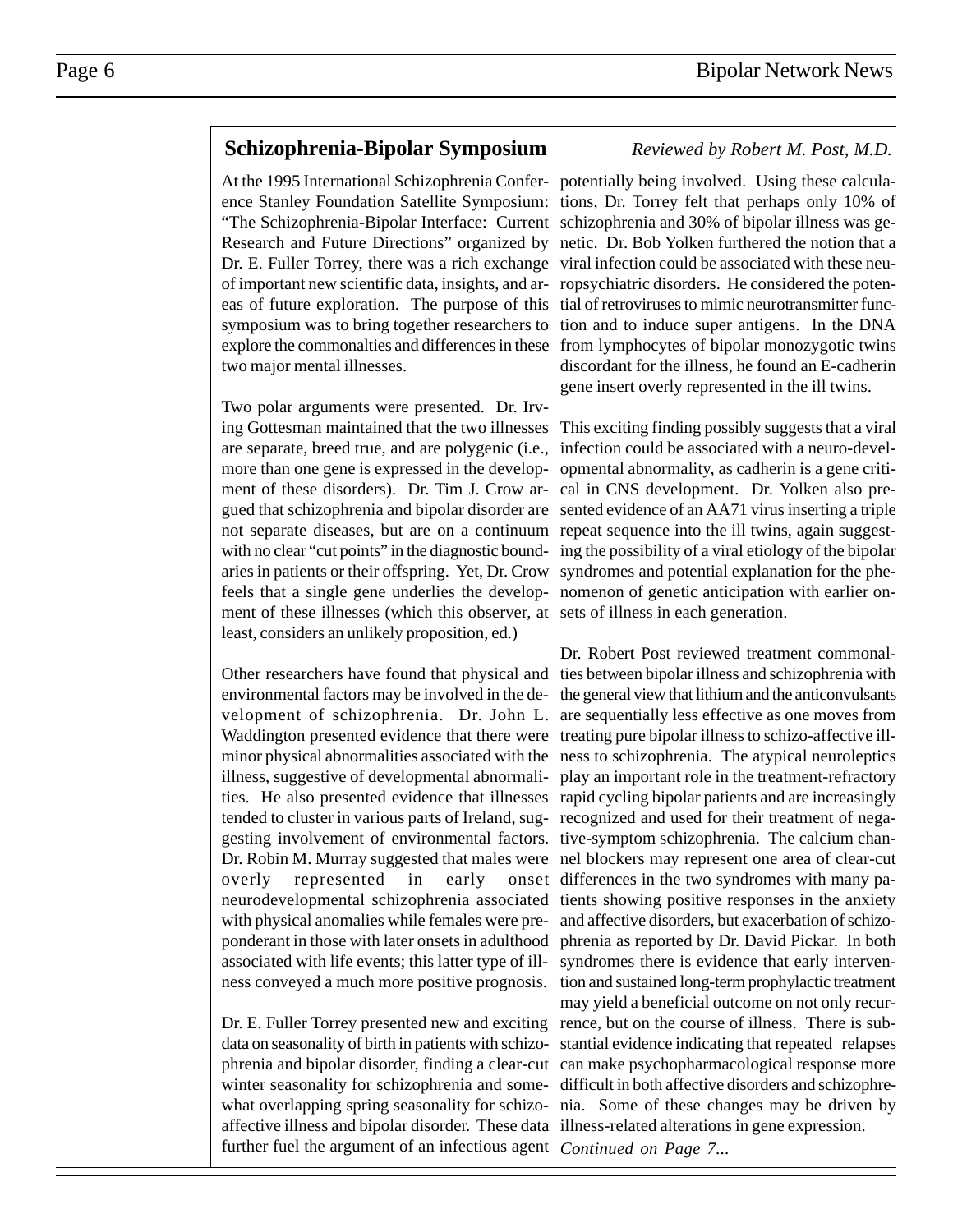### *Brain Imaging: Continued from Page 5...*

to dysphoria and panic [\(Ketter et.al.,](http://www.ncbi.nlm.nih.gov:80/entrez/query.fcgi?cmd=Retrieve&db=PubMed&list_uids=8540778&dopt=Abstract) *Arch Gen Psych*[, 1996\).](http://www.ncbi.nlm.nih.gov:80/entrez/query.fcgi?cmd=Retrieve&db=PubMed&list_uids=8540778&dopt=Abstract) These data are convergent with the view that abnormalities in limbic system function could mediate both the euphoric and dysphoric components of bipolar affective illness.

The data obtained in baseline resting PET scans and neuropsychological and pharmacological activations are consistent with the view that there are both frontal cortical and temporal-limbic dysfunctions in patients with affective disorders and might be linked to differential pharmacological response.

In a future BNN issue, Dr. George will review his exciting findings from the BPB in collaboration with researchers of the National Institute of Neurological Disorders and Stroke (NINDS) indicating that repeated transcranial magnetic stimulation (rTMS) of the brain may be able not only to exert positive therapeutic effects in patients with parkinsonism, but may have antidepressant properties as well.

Since rTMS is capable of providing electrical stimulation of the brain without producing seizures or the need for anesthesia, it could ultimately provide an alternative to electroconvulsive therapy if initial findings are confirmed in an on-going double-blind clinical trial. It would also raise the possibility that the alterations in cerebral glucose metabolism and blood flow observed on PET scans or functional Magnetic Resonance Imaging (f-MRI) could not only be used for diagnostic and therapeutic purposes in targeting patients to the most appropriate drug treatments, but also that these excesses and deficits in function could be ameliorated with rTMS.

**What is the Stanley Foundation Bipolar Network?** The Stanley Foundation Bipolar Network is an international group of individuals with bipolar disorder together with their mental health care providers who participate in research studies investigating the long-term course of bipolar disorder. The goal of the Network is to improve the understanding of bipolar disorder and develop better treatment strategies to managing this illness.

### *Symposium Summary: Continued from Page 6...*

At a different part of the meeting, Dr. Joe Coyle presented a new concept about the potential pathophysiology of schizophrenia. PCP, a glutamate antagonist, mimics positive and negative aspects of schizophrenia. However, it is puzzling how glutamate antagonism could be associated with a long-term neuro-degenerative process when this has typically been associated with glutamateagonism or excess. Dr. Coyle linked the two concepts by suggesting that N-acetyl-aspartyl glutamate (NAG), a chemical within the brain, acts as a natural glutamate antagonist and has been found to be elevated in patients with schizophrenia. NAG is converted by the enzyme naladase to glutamate and N-acetyl-aspartate. Naladase has been found to be deficient in patients with schizophrenia. This deficiency leads to an increase of NAG which blocks activation of inhibitory GABA interneurons. This in turn causes glutamate cells to increase their firing which further leads to excitotoxicity and programmed cell death (apoptosis) in neighboring brain cells. The loss of cells in the limbic and frontal cortical areas of the brain may explain some of the structural changes and neuronal cell loss that are reported in schizophrenia.